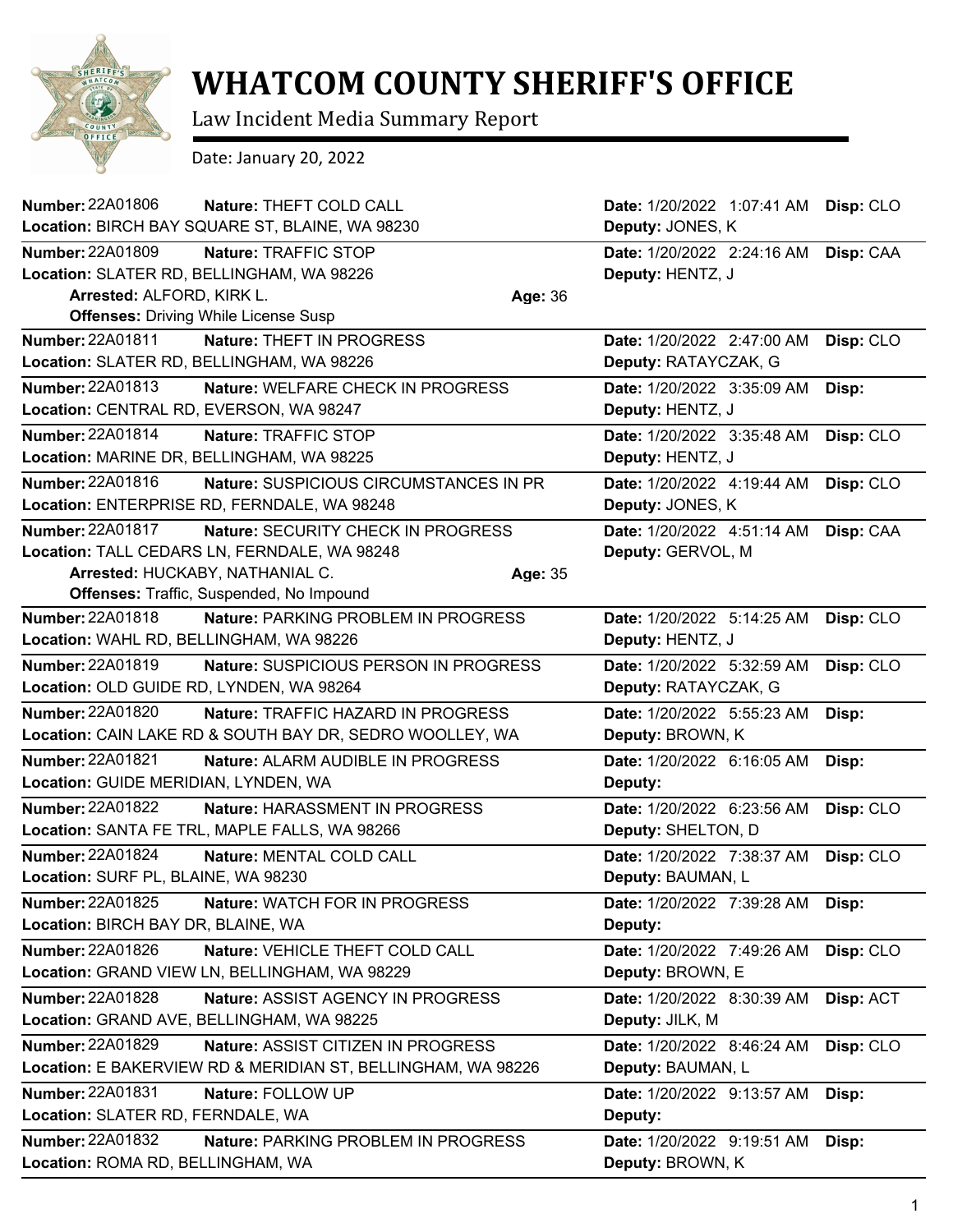| Number: 22A01833                           | Nature: WHATCOMM RECORD IN PROGRESS             |         | Date: 1/20/2022 9:45:45 AM Disp:      |           |
|--------------------------------------------|-------------------------------------------------|---------|---------------------------------------|-----------|
| Location: ALDERWOOD AV, BELLINGHAM, WA     |                                                 |         | Deputy:                               |           |
| <b>Number: 22A01834</b>                    | Nature: THEFT COLD CALL                         |         | Date: 1/20/2022 10:06:41 AM Disp: CLO |           |
|                                            | Location: GUIDE MERIDIAN, BELLINGHAM, WA 98226  |         | Deputy: BAKER, J                      |           |
| Number: 22A01835                           | Nature: ASSIST AGENCY IN PROGRESS               |         | Date: 1/20/2022 10:16:16 AM Disp:     |           |
| Location: GRAND AV, BELLINGHAM, WA         |                                                 |         | Deputy: ROBINSON, S                   |           |
| Number: 22A01838                           | Nature: WELFARE CHECK IN PROGRESS               |         | Date: 1/20/2022 10:49:58 AM Disp: CLO |           |
| Location: MCLEOD RD, BELLINGHAM, WA 98225  |                                                 |         | Deputy: BAKER, J                      |           |
| <b>Number: 22A01839</b>                    | Nature: SUICIDAL SUBJECT COLD CALL              |         | Date: 1/20/2022 11:00:54 AM Disp: CLO |           |
|                                            | Location: ENTERPRISE RD, FERNDALE, WA 98248     |         | Deputy: WILSON, J                     |           |
| <b>Number: 22A01840</b>                    | Nature: VEHICLE THEFT COLD CALL                 |         | Date: 1/20/2022 11:03:41 AM Disp: CLO |           |
| Location: MT BAKER HWY, DEMING, WA 98244   |                                                 |         | Deputy: SHELTON, D                    |           |
| Number: 22A01841                           | Nature: THEFT COLD CALL                         |         | Date: 1/20/2022 11:08:23 AM Disp:     |           |
| Location: ALDERWOOD AV, BELLINGHAM, WA     |                                                 |         | Deputy:                               |           |
| Number: 22A01844                           | Nature: THEFT COLD CALL                         |         | Date: 1/20/2022 12:09:05 PM Disp: CLO |           |
|                                            | Location: ALDERWOOD AVE, BELLINGHAM, WA 98225   |         | Deputy: BOYD, M                       |           |
| Number: 22A01846                           | Nature: ASSIST CITIZEN IN PROGRESS              |         | Date: 1/20/2022 12:18:42 PM Disp: CLO |           |
|                                            | Location: NORTHWEST DR, BELLINGHAM, WA 98226    |         | Deputy: BAKER, J                      |           |
| Number: 22A01849                           | Nature: Not available.                          |         | Date: 1/20/2022 1:18:53 PM            | Disp:     |
| Location: E LAUREL RD, BELLINGHAM, WA      |                                                 |         | Deputy:                               |           |
| Number: 22A01850                           | <b>Nature: TRAFFIC PROBLEM IN PROGRESS</b>      |         | Date: 1/20/2022 1:40:35 PM            | Disp:     |
| Location: CEDAR ACRES RD, BELLINGHAM, WA   |                                                 |         | Deputy: BROWN, K                      |           |
| Number: 22A01851                           | Nature: TRAFFIC HAZARD IN PROGRESS              |         | Date: 1/20/2022 1:43:15 PM            | Disp:     |
|                                            | Location: ARNIE RD & VALLEY VIEW RD, CUSTER, WA |         | Deputy: BROWN, K                      |           |
| Number: 22A01852                           | Nature: ASSIST AGENCY IN PROGRESS               |         | Date: 1/20/2022 1:44:05 PM            | Disp:     |
| Location: WHEELER RD & KENDALL RD, WA      |                                                 |         | Deputy: SHELTON, D                    |           |
| Number: 22A01853                           | Nature: TRESPASS IN PROGRESS                    |         | Date: 1/20/2022 1:47:59 PM            | Disp:     |
| Location: ALDRICH RD, BELLINGHAM, WA       |                                                 |         | Deputy: COLLINS, B                    |           |
| <b>Number: 22A01857</b>                    | Nature: PROPERTY FOUND IN PROGRESS              |         | Date: 1/20/2022 2:24:33 PM            | Disp: CLO |
|                                            | Location: OLD SAMISH RD, BELLINGHAM, WA 98229   |         | Deputy: JAMES, J                      |           |
| Number: 22A01858                           | Nature: TRAFFIC PROBLEM IN PROGRESS             |         | Date: 1/20/2022 2:27:54 PM            | Disp:     |
|                                            | Location: E LAKE SAMISH DR, BELLINGHAM, WA      |         | Deputy: BROWN, K                      |           |
| Number: 22A01862                           | Nature: FRAUD COLD CALL                         |         | Date: 1/20/2022 2:51:39 PM            | Disp: CLO |
| Location: ALDRICH RD, FERNDALE, WA 98248   |                                                 |         | Deputy: MELLEMA, S                    |           |
| Number: 22A01863                           | Nature: VEHICLE ABANDONED COLD CALL             |         | Date: 1/20/2022 2:53:06 PM            | Disp:     |
| Location: CAMP 2 RD, SEDRO WOOLLEY, WA     |                                                 |         | Deputy:                               |           |
| <b>Number: 22A01867</b>                    | Nature: THREAT COLD CALL                        |         | Date: 1/20/2022 3:13:29 PM            | Disp: CLO |
|                                            | Location: APPLEGROVE LN, FERNDALE, WA 98248     |         | Deputy: MELLEMA, S                    |           |
| Number: 22A01868                           | Nature: SUSPICIOUS PERSON IN PROGRESS           |         | Date: 1/20/2022 3:16:07 PM            | Disp: CLO |
| Location: CALIFORNIA TRL, BLAINE, WA 98230 |                                                 |         | Deputy: BROWN, E                      |           |
| Number: 22A01869                           | Nature: MVA INJURY IN PROGRESS                  |         | Date: 1/20/2022 3:21:29 PM            | Disp: CAA |
| Location: BRUCE RD, CUSTER, WA 98240       |                                                 |         | Deputy: BROWN, K                      |           |
| Arrested: RODDEL, RICHARD A.               |                                                 | Age: 72 |                                       |           |
| <b>Offenses: Vehicular Assault</b>         |                                                 |         |                                       |           |
| Number: 22A01870                           | Nature: MVA INJURY IN PROGRESS                  |         | Date: 1/20/2022 3:21:41 PM            | Disp:     |
| Location: BAY RD & BRUCE RD, FERNDALE, WA  |                                                 |         | Deputy:                               |           |
| <b>Number: 22A01871</b>                    | Nature: MVA BLOCKING IN PROGRESS                |         | Date: 1/20/2022 3:23:48 PM            | Disp:     |
|                                            | Location: BRUCE RD & BAY RD, FERNDALE, WA       |         | Deputy:                               |           |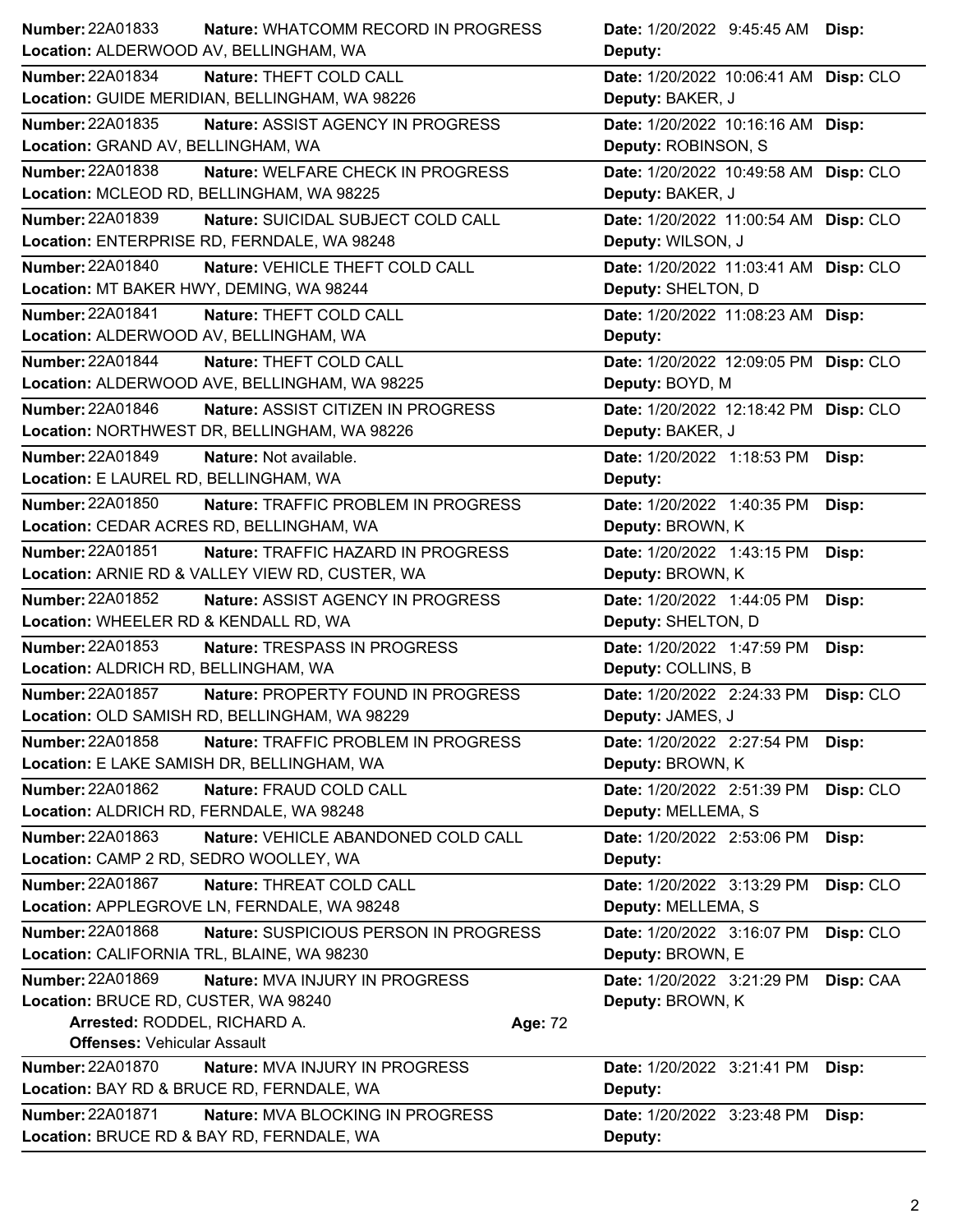| <b>Number: 22A01872</b>                 | Nature: SUSPICIOUS VEHICLE IN PROGRESS                   | Date: 1/20/2022 3:19:42 PM<br>Disp:     |
|-----------------------------------------|----------------------------------------------------------|-----------------------------------------|
| Location: PARADISE RD, FERNDALE, WA     |                                                          | Deputy: HAGGITH, J                      |
| <b>Number: 22A01874</b>                 | Nature: HARASSMENT COLD CALL                             | Date: 1/20/2022 3:33:37 PM<br>Disp:     |
| Location: VALLEY VIEW RD, FERNDALE, WA  |                                                          | Deputy:                                 |
| <b>Number: 22A01876</b>                 | Nature: SEX CRIME NO RAPE COLD CALL                      | Date: 1/20/2022 3:36:17 PM<br>Disp: CLO |
|                                         | Location: CEDARWOOD PL, FERNDALE, WA 98248               | Deputy: WRIGHT, M                       |
| Number: 22A01878                        | Nature: ALARM AUDIBLE IN PROGRESS                        | Date: 1/20/2022 3:49:47 PM<br>Disp: CLO |
|                                         | Location: HANNEGAN RD, BELLINGHAM, WA 98226              | Deputy: JAMES, J                        |
| Number: 22A01879                        | <b>Nature: MVA INJURY IN PROGRESS</b>                    | Date: 1/20/2022 4:01:15 PM<br>Disp:     |
| Location: BRUCE RD, CUSTER, WA          |                                                          | Deputy: OSBORN, D                       |
| Number: 22A01880                        | Nature: MENTAL IN PROGRESS                               | Date: 1/20/2022 4:19:22 PM<br>Disp: CLO |
|                                         | Location: OUTRIGGER LOOP, BLAINE, WA 98230               | Deputy: KLIX, J                         |
| <b>Number: 22A01881</b>                 | Nature: WELFARE CHECK IN PROGRESS                        | Date: 1/20/2022 4:21:02 PM<br>Disp: CLO |
|                                         | Location: RALEIGH DR, POINT ROBERTS, WA 98281            | Deputy: HIGH, M                         |
| Number: 22A01882                        | Nature: SUBJECT W/WEAPON IN PROGRESS                     | Date: 1/20/2022 4:23:27 PM<br>Disp:     |
| Location: N ENTERPRISE RD, FERNDALE, WA |                                                          | Deputy: STRAND, E                       |
| <b>Number: 22A01884</b>                 | Nature: THEFT COLD CALL                                  | Date: 1/20/2022 4:42:22 PM<br>Disp: CLO |
| Location: DAWN LN, CUSTER, WA 98240     |                                                          | Deputy: JAMES, J                        |
| Number: 22A01886                        | Nature: SUSPICIOUS CIRCUMSTANCES COLD                    | Disp: CLO<br>Date: 1/20/2022 5:02:03 PM |
| Location: OLSON RD, FERNDALE, WA 98248  |                                                          | Deputy: JAMES, J                        |
| <b>Number: 22A01887</b>                 | <b>Nature: SERVE PAPERS IN PROGRESS</b>                  | Disp: INF<br>Date: 1/20/2022 5:05:12 PM |
|                                         | Location: BIRCH BAY LYNDEN RD, LYNDEN, WA 98264          | Deputy: BOYD, M                         |
| Number: 22A01888                        | <b>Nature: WATCH FOR IN PROGRESS</b>                     | Date: 1/20/2022 5:11:39 PM<br>Disp:     |
|                                         | Location: BIRCH BAY LYNDEN RD & BERTHUSEN RD, LYNDEN, WA | Deputy: STRAND, E                       |
| <b>Number: 22A01889</b>                 | Nature: SENILE SUBJECT IN PROGRESS                       | Date: 1/20/2022 5:11:37 PM<br>Disp: CLO |
| Location: IVERSON LN, CUSTER, WA 98240  |                                                          | Deputy: MELLEMA, S                      |
| <b>Number: 22A01890</b>                 | Nature: MVA BLOCKING IN PROGRESS                         | Date: 1/20/2022 5:29:07 PM<br>Disp:     |
| Location: BAY RD, FERNDALE, WA          |                                                          | Deputy: OSBORN, D                       |
| Number: 22A01891                        | Nature: SERVE WARRANT IN PROGRESS                        | Date: 1/20/2022 5:53:42 PM Disp: CAA    |
|                                         | Location: N ENTERPRISE RD, FERNDALE, WA 98248            | Deputy: HAGGITH, J                      |
| Arrested: GLENMAN, DARRELL L.           |                                                          | Age: 51                                 |
| <b>Offenses: Warrant</b>                |                                                          |                                         |
| <b>Number: 22A01892</b>                 | Nature: PROPERTY RECOVERED IN PROGRESS                   | Date: 1/20/2022 5:55:53 PM<br>Disp:     |
| Location: BENNETT DR, BELLINGHAM, WA    |                                                          | Deputy:                                 |
| Number: 22A01893                        | Nature: DOMESTIC VERBAL IN PROGRESS                      | Disp: CLO<br>Date: 1/20/2022 6:16:29 PM |
| Location: BEARD RD, LYNDEN, WA 98264    |                                                          | Deputy: JAMES, J                        |
| Number: 22A01894                        | Nature: SERVE WARRANT IN PROGRESS                        | Date: 1/20/2022 6:14:01 PM<br>Disp:     |
| Location: DEER CREEK DR, FERNDALE, WA   |                                                          | Deputy:                                 |
| Number: 22A01895                        | Nature: VEHICLE THEFT COLD CALL                          | Date: 1/20/2022 6:48:53 PM<br>Disp: CLO |
|                                         | Location: MCLEOD RD, BELLINGHAM, WA 98226                | Deputy: MELLEMA, S                      |
| Number: 22A01896                        | Nature: PROPERTY LOST COLD CALL                          | Date: 1/20/2022 6:44:32 PM<br>Disp: CLO |
|                                         | Location: SEMIAHMOO PKWY, BLAINE, WA 98230               | Deputy: BOYD, M                         |
| <b>Number: 22A01897</b>                 | Nature: ASSIST AGENCY IN PROGRESS                        | Date: 1/20/2022 7:03:13 PM<br>Disp:     |
| Location: BEARD RD, LYNDEN, WA          |                                                          | Deputy:                                 |
|                                         |                                                          |                                         |
| Number: 22A01898                        | Nature: REFER TO OTHER AGENCY IN PROGR                   | Date: 1/20/2022 7:05:53 PM<br>Disp:     |
| Location: HANNEGAN RD, BELLINGHAM, WA   |                                                          | Deputy:                                 |
| Number: 22A01899                        | Nature: WATCH FOR IN PROGRESS                            | Date: 1/20/2022 7:32:31 PM<br>Disp:     |